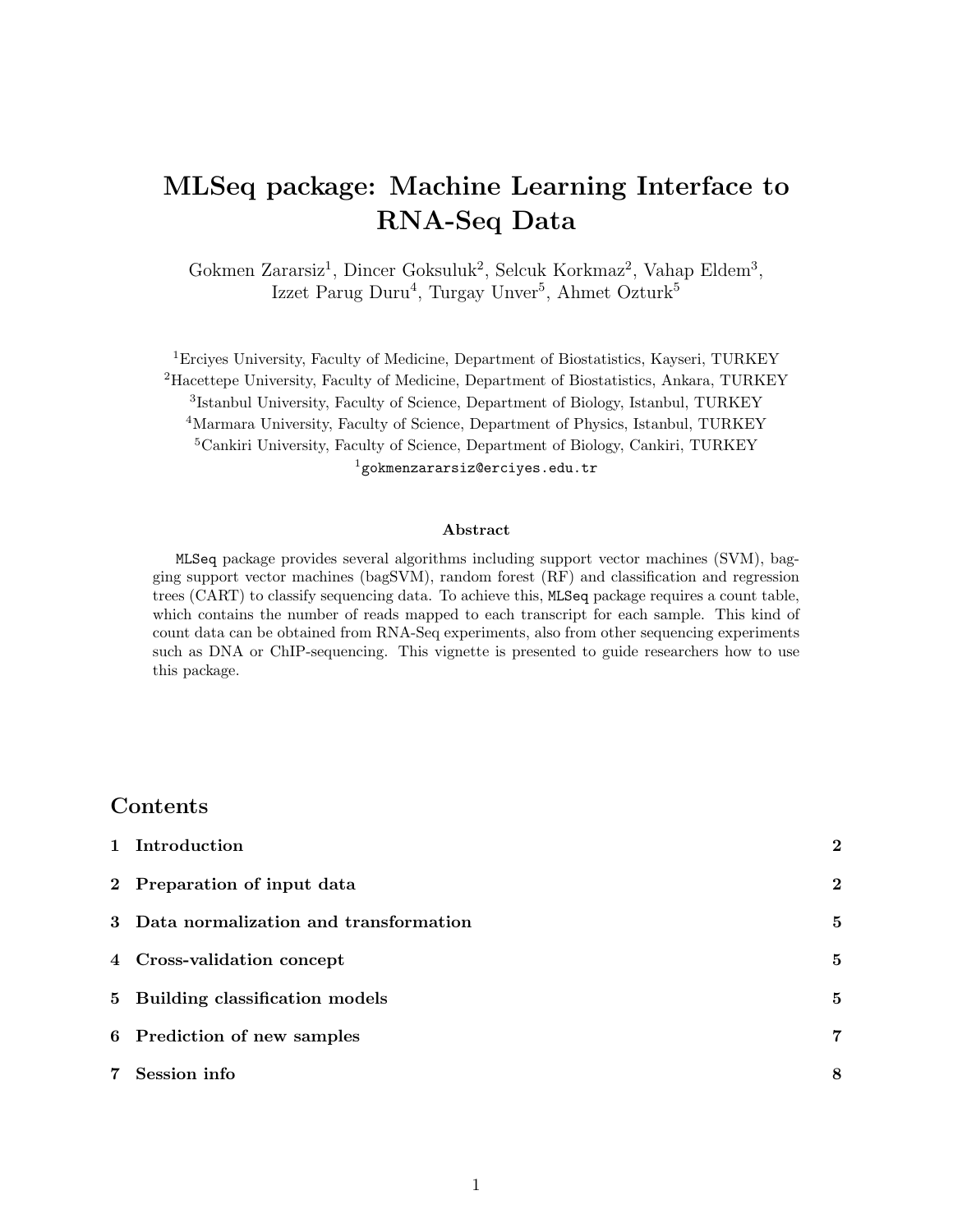## 1 Introduction

With the recent developments in molecular biology, it is feasible to measure the expression levels of thousands of genes simultaneously. Using this information, one major task is the gene-expression based classification. With the use of microarray data, numerous classification algorithms are developed and adapted for this type of classification. RNA-Seq is a recent technology, which uses the capabilities of next-generation sequencing (NGS) technologies. It has some major advantages over microarrays such as providing less noisy data and detecting novel transcripts and isoforms. These advantages can also affect the performance of classification algorithms. Working with less noisy data can improve the predictive performance of classification algorithms. Further, novel transcripts may be a biomarker in related disease or phenotype. MLSeq package includes several classification algorithms, also normalization and transformation approaches for RNA-Seq classification. MLSeq package can be loaded as below:

library(MLSeq)

## 2 Preparation of input data

MLSeq package expects a count table that contains the number of reads mapped to each transcript for each sample and class label information of samples in an S4 class DESeqDataSet format.

After mapping the RNA-Seq reads to a reference genome or transcriptome, number of reads mapped to the reference genome can be counted to measure transcript abundance. It is very important that the count values must be raw sequencing read counts to implement the methods given in MLSeq package. There are a number of functions in Bioconductor packages which summarizes mapped reads to a count data format. These tools include featureCounts function in Rsubread package [1], summarizeOverlaps function in GenomicRanges package [2] and easyRNASeq package [3]. It is also possible to access this type of count data from Linux-based softwares as htseq-count function in HTSeq [4] and multicov function in bedtools [5] software.

In this vignette, we will work with the cervical count data. Cervical data is from an experiment that measures the expressions of 714 miRNA's of human samples [6]. There are 29 tumor and 29 non-tumor cervical samples and these two groups can be treated as two separete classes for classification purpose. We can define the file path with system.file function:

```
filepath = system.file("extdata/cervical.txt", package = "MLSeq")
filepath
```
## [1] "/tmp/RtmpqI41dU/Rinst3ae1731fb562/MLSeq/extdata/cervical.txt"

Next, we can load the data using read.table function:

cervical = read.table(filepath, header = TRUE)

After loading the data, we can check the counts as follows. These counts are the number of mapped miRNA reads to each transcript.

```
head(cervical[, 1:5])
```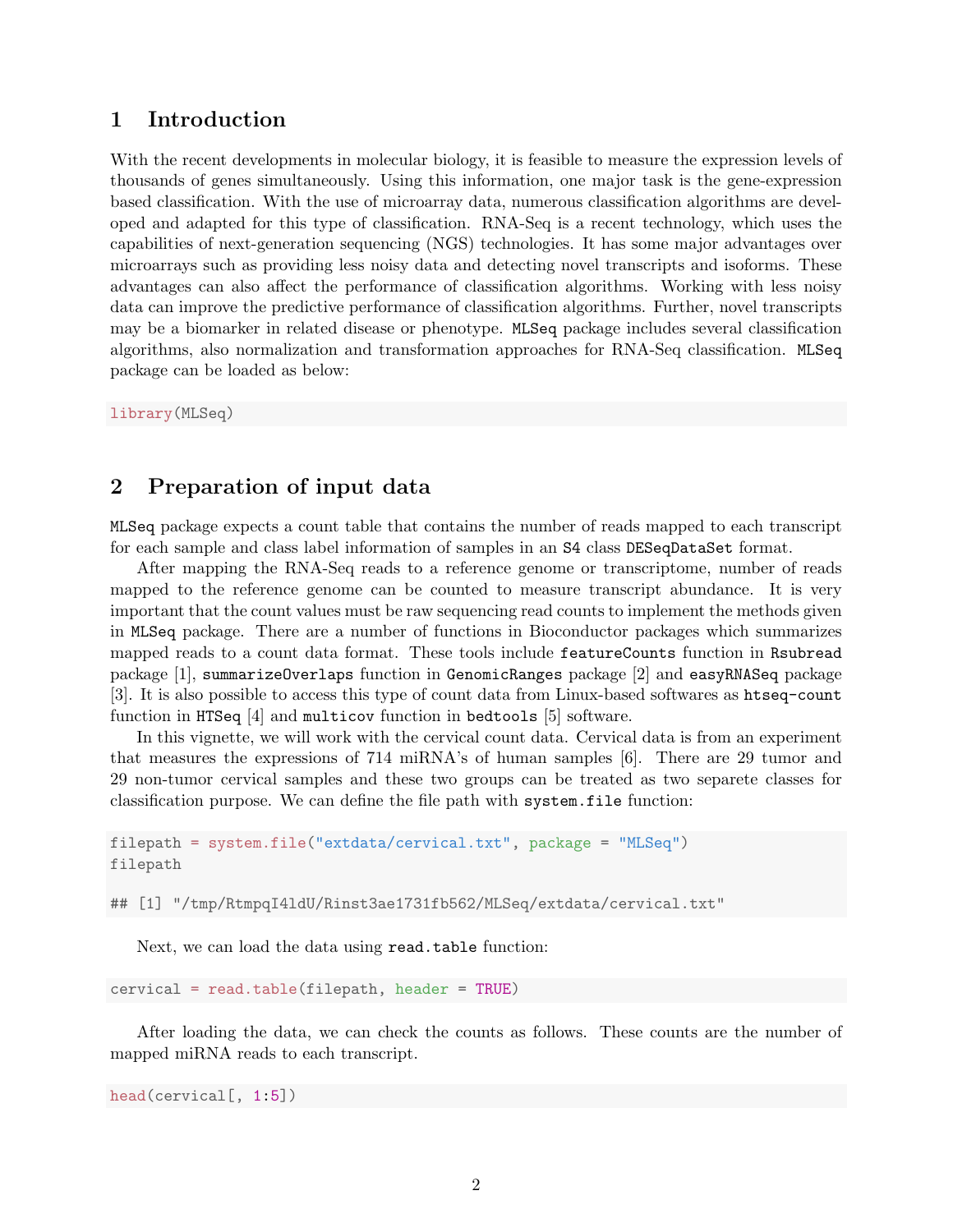## N1 N2 N3 N4 N5 ## let-7a 865 810 5505 6692 1456 ## let-7a\* 3 12 30 73 6 ## let-7b 975 2790 4912 24286 1759 ## let-7b\* 15 18 27 119 11 ## let-7c 828 1251 2973 6413 713 ## let-7c\* 0 0 0 1 0

Cervical data is in data.frame format which contains 714 miRNA mapped counts given in rows, belonging to 58 samples given in columns:

```
class(cervical)
## [1] "data.frame"
dim(cervical)
## [1] 714 58
```
First 29 columns of the data contain the miRNA mapped counts of non-tumor samples, while the last 29 columns contain the count information of tumor samples. We need to create a class label information in order to apply classification models.

```
class = data.frame(condition = factor(rep(c("N", "T"), c(29, 29))))
as.factor(class[, 1])
## [1] N N N N N N N N N N N N N N N N N N N N N N N N N N N N N
## [30] T T T T T T T T T T T T T T T T T T T T T T T T T T T T T
## Levels: N T
```
For simplicity, we can work with a subset of cervical data with first 150 features.

```
data = cervical[c(1:150), ]
```
Now, we can split the data into two parts as training and test sets. Training set can be used to build classification models, and test set can be used to assess the performance of each model. We can use set.seed function to specify initial value of random-number seed and use sample function for selection.

```
nTest = ceiling(ncol(data) * 0.2)set.seed(12345)
ind = sample(ncol(data), nTest, FALSE)
```
Now, training and test sets can be created based on this sampling process:

```
data.train = data[, -ind]data.train = as.matrix(data.train + 1)\text{cluster} = \text{data-frame}(\text{condition} = \text{class}[\text{-ind}, ])
```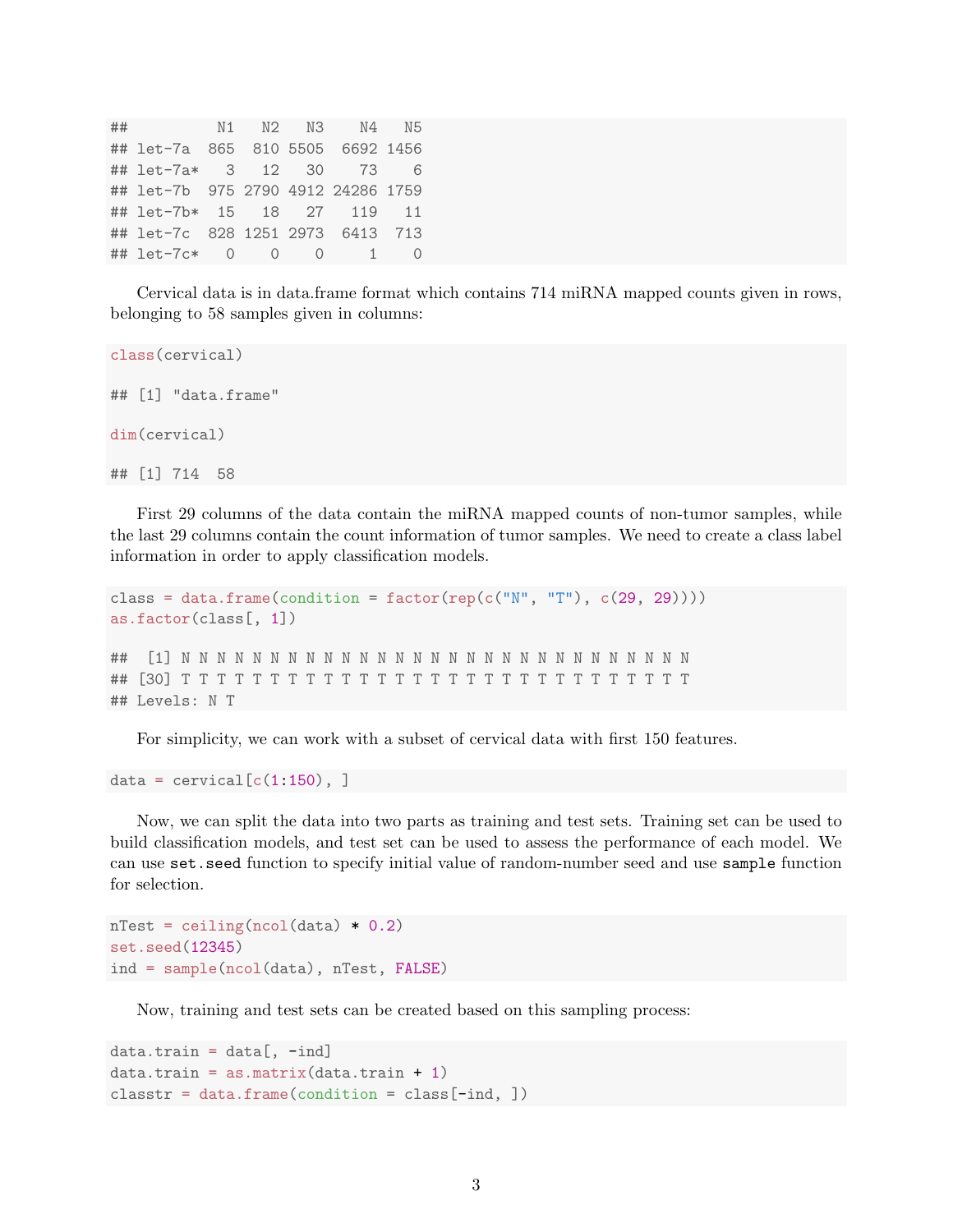```
data.test = data[, ind]data.test = as.matrix(data.test + 1)classts = data.frame(condition = class[ind, ])
```
Now, we have 46 samples which will be used to train the classification models and have remaining 12 samples to be used to test the model performances:

```
dim(data.train)
## [1] 150 46
dim(data.test)
## [1] 150 12
```
We can now transform our training and test data to DESeqDataSet instance, which is the main data structure in the MLSeq package. For this purpose, we use the DESeqDataSetFromMatrix function of DESeq2 package [7]:

```
data.trainS4 = DESeqDataSetFromMatrix(countData = data.train, colData = classtr,
    formula(~condition))
data.trainS4 = DESeq(data.trainS4, fitType = "local")
data.trainS4
## class: DESeqDataSet
## dim: 150 46
## exptData(0):
## assays(5): counts mu cooks replaceCounts replaceCooks
## rownames(150): let-7a let-7a* ... miR-18a* miR-18b
## rowData metadata column names(26): baseMean baseVar ...
## maxCooks replace
## colnames(46): 1 2 ... 45 46
## colData names(3): condition sizeFactor replaceable
data.testS4 = DESeqDataSetFromMatrix(countData = data.test, colData = classts,
    formula(~condition))
data.testS4 = DESeq(data.testS4, fitType = "local")
data.testS4
## class: DESeqDataSet
## dim: 150 12
## exptData(0):
## assays(3): counts mu cooks
## rownames(150): let-7a let-7a* ... miR-18a* miR-18b
## rowData metadata column names(25): baseMean baseVar ...
## deviance maxCooks
## colnames(12): 1 2 ... 11 12
## colData names(2): condition sizeFactor
```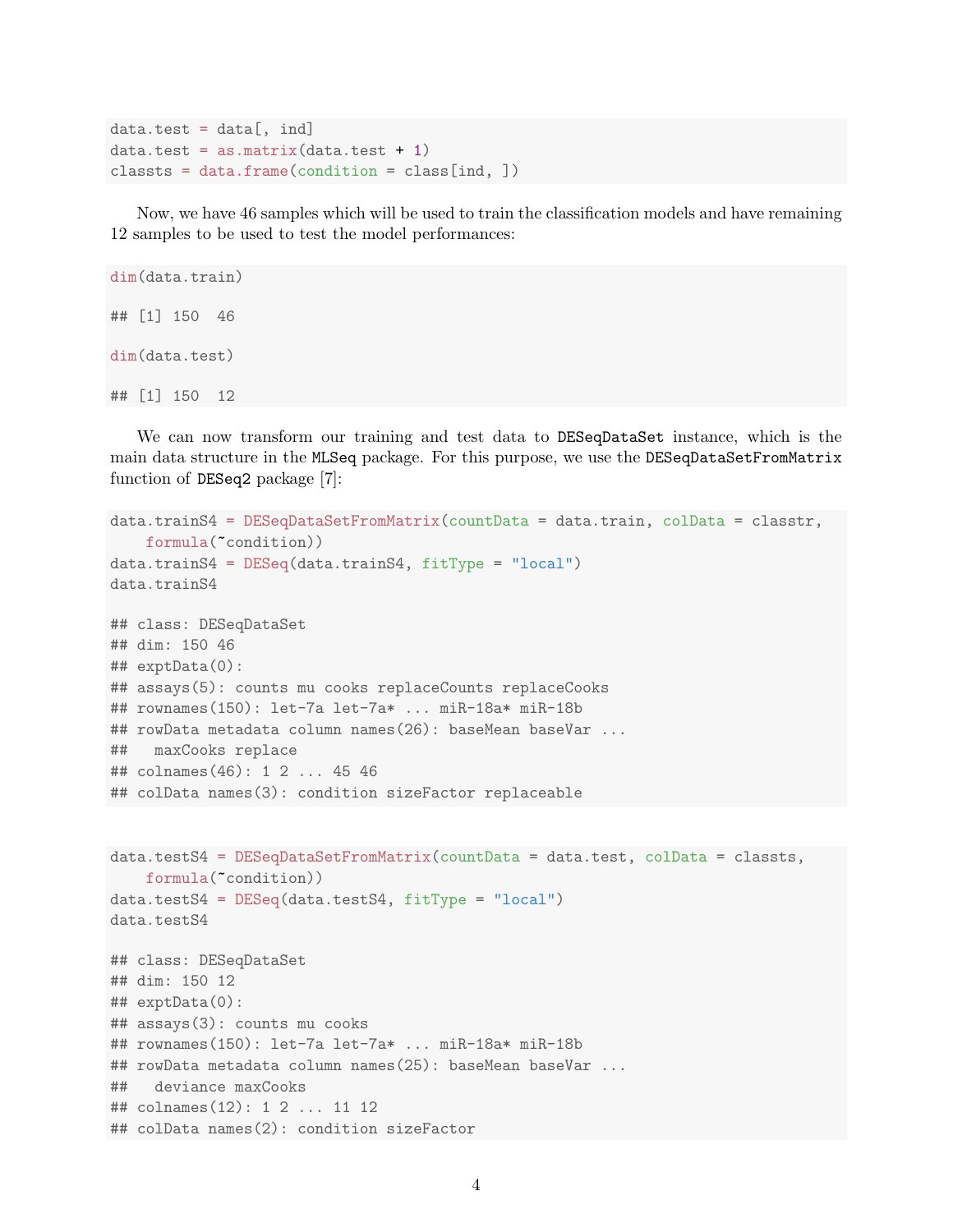Counts and class label information are adequate for classification analysis. However, users can also enter other information. Furthermore, users can directly call the count data obtained from HTSeq software using DESeqDataSetFromHTSeqCount function of DESeq2 package.

#### 3 Data normalization and transformation

In differential expression analysis of RNA-Seq data, it is crucial to normalize the count data to adjust between-sample differences. In our experiments, we have also seen that normalization significantly increase the performance of most classifiers. In MLSeq package two normalization methods are available. First one is the "deseq normalization", which estimates the size factors by dividing each sample by the geometric means of the transcript counts [7]. Median statistic is mostly used as a size factor for each sample. Another normalization method is "trimmed mean of M values (TMM)". TMM first trims the data in both lower and upper side by log-fold changes (default 30%) to minimize the log-fold changes between the samples and by absolute intensity (default 5%). After trimming, TMM calculates a normalization factor using the weighted mean of data. These weights are calculated based on the inverse approximate asymptotic variances using the delta method [8].

After the normalization process, it is useful to transform the data for classification analysis. There are two transformation methods available in MLSeq package. First one is the "voom transformation" which applies a logarithmic transformation to normalized count data and computes gene weights using the mean-dispersion relationship [9]. Second transformation method is the "vst transformation". This approach uses an error modeling and the concept of variance stabilizing transformations to estimate the mean-dispersion relationship of data [7].

If the normalization method is selected as "TMM", then MLSeq package automatically applies "voom" transformation. However, it is possible to select either "vst" or "voom" transformations after "deseq" normalization.

Further details on these normalization and transformation methods can be found in referenced papers.

#### 4 Cross-validation concept

One essential goal of classification analysis is to build a generalizable model that will have a low misclassification error when applied to new samples. One way is to use  $k$ -fold cross-validation to validate obtained model.  $k$ -fold cross-validation technique randomly splits the data into k nonoverlapping and equally sized subsets. A classification model is trained on  $(k - 1)$  subsets and tested in the remaining subsets. This process is repeated  $k$  times, thus all subsets are used as a test set in each step. MLSeq package also has the repeat option to obtain more generalizable models. Giving a number of  $m$  repeats, cross validation concept is applied  $m$  times.

#### 5 Building classification models

Now, we can train our data, data.trainS4, using one of the classifiers among SVM, bagSVM, RF and CART algorithms. To build a classification model, we simply use the classify function. First, let us use SVM classifier and choose "deseq" as normalization method, "vst" as transformation method and assign this model in "svm" object. We also define the number of cross validation fold as "cv=5" and number of repeats as "rpt=3" for model validation. The reference class is considered as "T" via  $ref = "T".$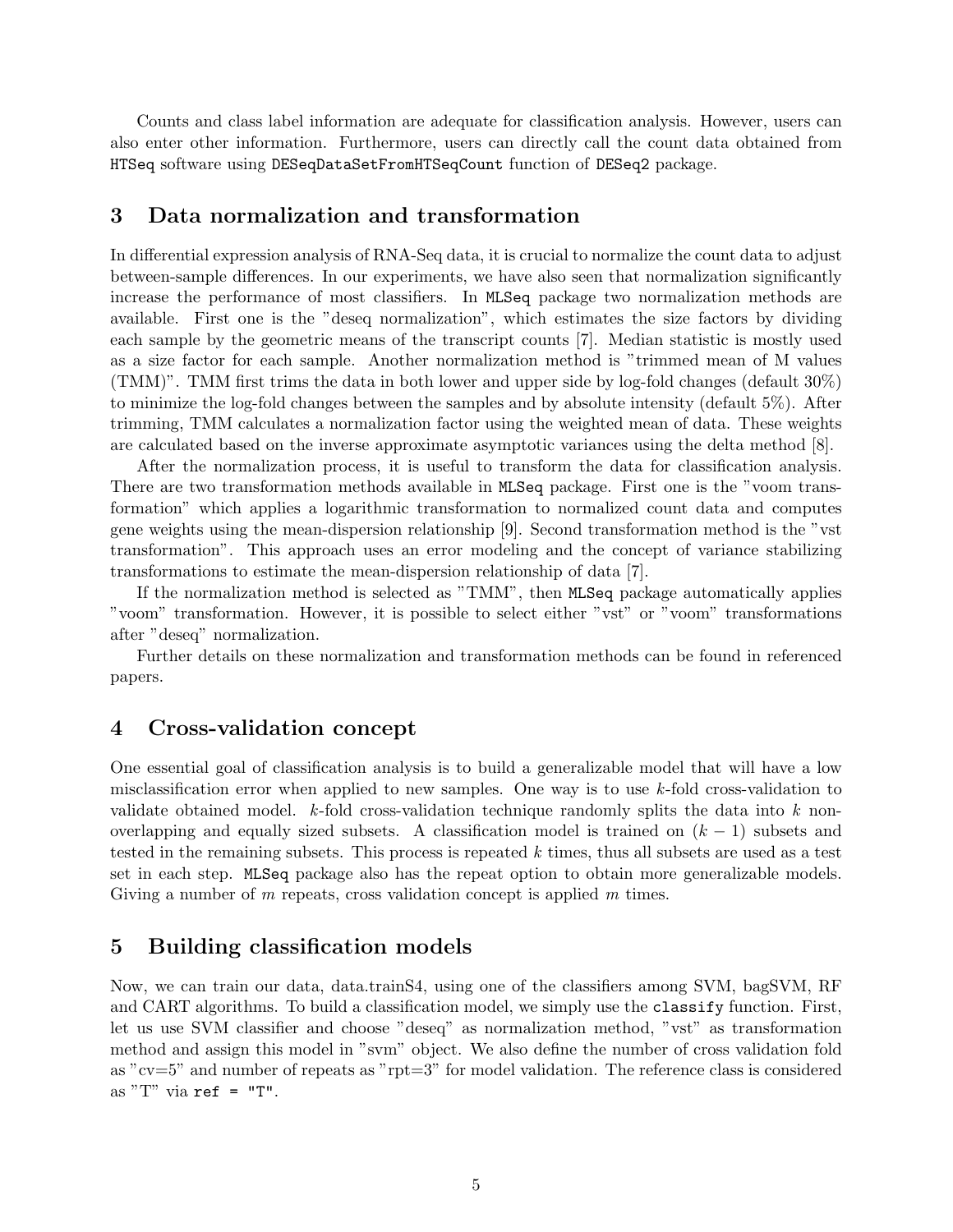```
svm = classify(data = data.trainS4, method = "svm", normalize = "deseq",
   deseqTransform = "vst", cv = 5, rpt = 3, ref = "T")svm
##
## An object of class MLSeq
##
## Method : svm
##
## Accuracy(%) : 97.83
## Sensitivity(%) : 100
## Specificity(%) : 95.65
##
## Reference Class : T
```
After running the code given above, we obtain the results in MLSeq class. SVM successfully fits a model with 97.8% true classification accuracy by misclassifying only one non-tumor sample.

"svm" object also stores information about model training and the parameters used to build this model.

#### getSlots("MLSeq")

| ## | method               | deseqTransform | normalization |
|----|----------------------|----------------|---------------|
| ## | "character"          | "character"    | "character"   |
| ## | confusionMat         | trained        | ref           |
|    | ## "confusionMatrix" | "train"        | "character"   |
|    |                      |                |               |

```
trained(svm)
```

```
## Support Vector Machines with Radial Basis Function Kernel
##
## 46 samples
## 150 predictors
## 2 classes: 'T', 'N'
##
## No pre-processing
## Resampling: Cross-Validated (5 fold, repeated 3 times)
##
## Summary of sample sizes: 36, 37, 37, 36, 38, 36, ...
##
## Resampling results across tuning parameters:
##
## C Accuracy Kappa Accuracy SD Kappa SD
## 0.2 0.9 0.7 0.1 0.2
## 0.5 0.9 0.8 0.09 0.2
## 1 0.9 0.8 0.09 0.2
##
## Tuning parameter 'sigma' was held constant at a value
## of 0.004331
```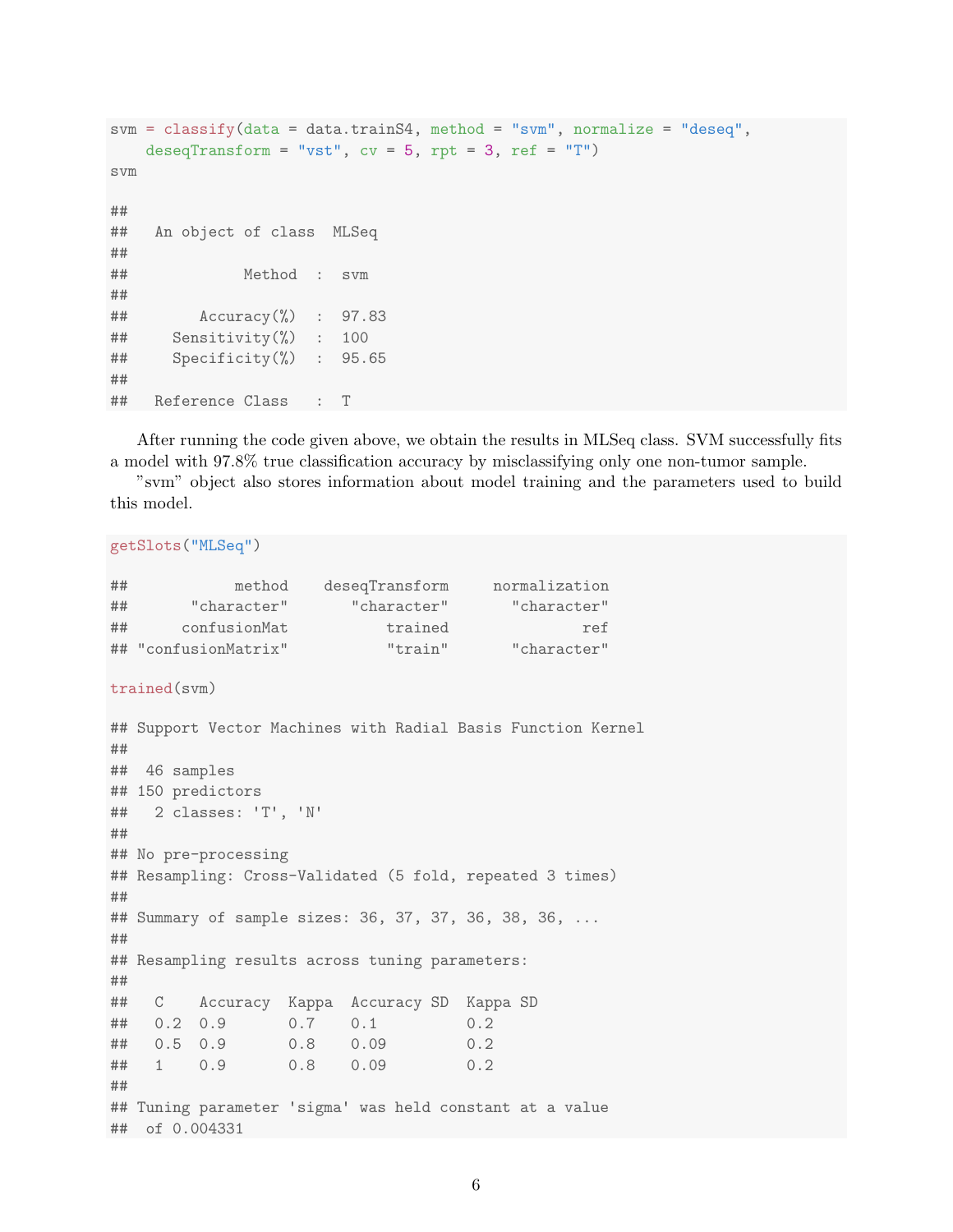```
## Accuracy was used to select the optimal model using
## the largest value.
## The final values used for the model were sigma = 0.004 and C
## = 1.
```
Now, let us train another model with same parameters using RF classifier and save this model in "rf" object.

```
rf = classify(data = data.trainS4, method = "randomforest", normalize = "deseq",deseqTransform = "vst", cv = 5, rpt = 3, ref = "T")rf
##
## An object of class MLSeq
##
## Method : randomforest
##
## Accuracy(%) : 100
## Sensitivity(%) : 100
## Specificity(%) : 100
##
## Reference Class : T
```
We can see that RF method successfully trained the model without misclassifying any samples.

## 6 Prediction of new samples

Now, we will predict the class labels of our test data "data.testS4" and test the performance of classifiers based on the models we built using classify function. Here, we use predictClassify function in order to achieve this goal.

```
pred.svm = predictClassify(svm, data.testS4)
pred.svm
## [1] T T T T T T N N T T N N
## Levels: T N
pred.rf = predictClassify(rf, data.testS4)
pred.rf
## [1] T N T T N T N N T T N N
## Levels: T N
```
To assess the predictive performance of each method, we can cross the actual class labels and predictions in a table :

```
table(pred.svm, relevel(data.testS4$condition, 2))
```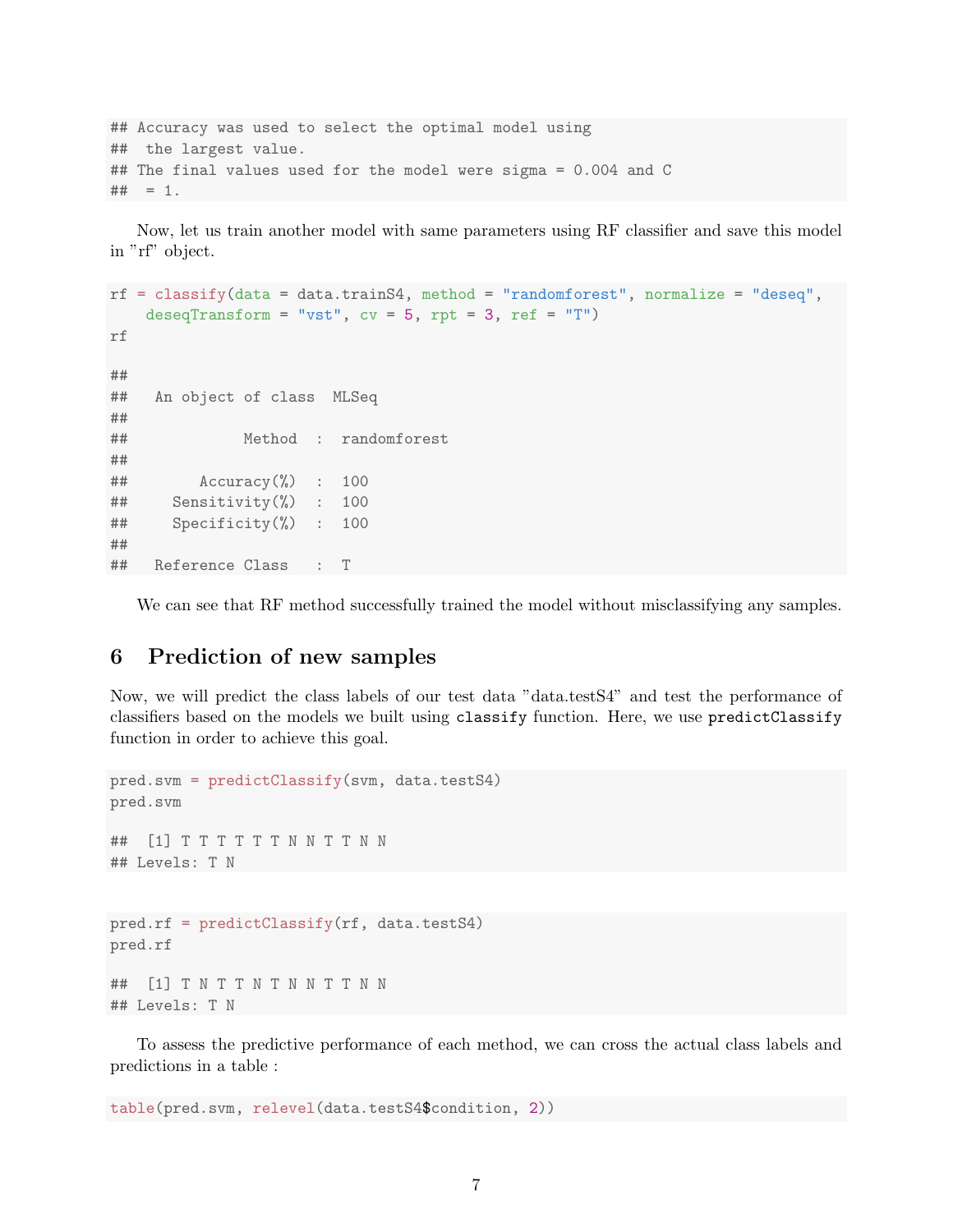```
##
## pred.svm T N
## T 6 2
## N 0 4
table(pred.rf, relevel(data.testS4$condition, 2))
##
## pred.rf T N
## T 5 1
## N 1 5
```
We can see that SVM and RF showed similar predictive performances and both methods correctly classified 10 out of 12 test samples with 83.3% classification accuracy. However, note that the true classification rate for predictClassify is dependent on number of repeats and selected folds. Therefore, users may have different results that we have obtained above.

## 7 Session info

#### sessionInfo()

```
## R version 3.1.0 alpha (2014-03-12 r65175)
## Platform: x86_64-unknown-linux-gnu (64-bit)
##
## locale:
## [1] LC_CTYPE=en_US.UTF-8 LC_NUMERIC=C
## [3] LC_TIME=en_US.UTF-8 LC_COLLATE=C
## [5] LC_MONETARY=en_US.UTF-8 LC_MESSAGES=en_US.UTF-8
## [7] LC_PAPER=en_US.UTF-8 LC_NAME=C
## [9] LC_ADDRESS=C LC_TELEPHONE=C
## [11] LC_MEASUREMENT=en_US.UTF-8 LC_IDENTIFICATION=C
##
## attached base packages:
## [1] parallel stats graphics grDevices utils datasets
## [7] methods base
##
## other attached packages:
## [1] e1071_1.6-3 MLSeq_0.99.3
## [3] edgeR_3.5.27 limma_3.19.28
## [5] kernlab_0.9-19 randomForest_4.6-7
## [7] Biobase_2.23.6 DESeq2_1.3.58
## [9] RcppArmadillo_0.4.100.2.1 Rcpp_0.11.1
## [11] GenomicRanges_1.15.40 GenomeInfoDb_0.99.23
## [13] IRanges_1.21.36 BiocGenerics_0.9.3
## [15] caret_6.0-24 ggplot2_0.9.3.1
## [17] lattice_0.20-27 knitr_1.5
##
## loaded via a namespace (and not attached):
```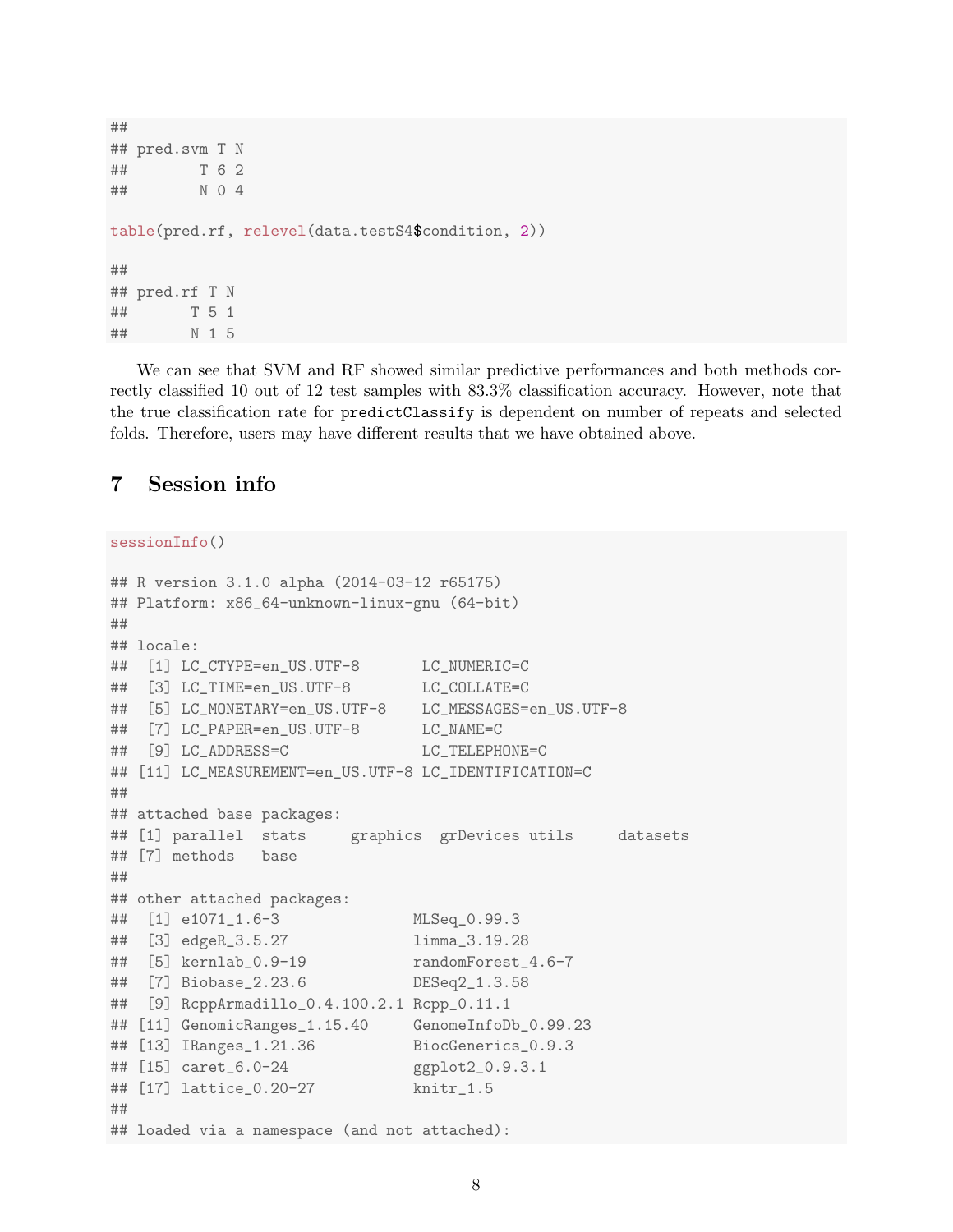```
## [1] AnnotationDbi_1.25.16 DBI_0.2-7
## [3] MASS_7.3-30 RColorBrewer_1.0-5
## [5] RSQLite_0.11.4 XML_3.98-1.1
## [7] XVector_0.3.7 annotate_1.41.2
## [9] car_2.0-19 class_7.3-9
## [11] codetools_0.2-8 colorspace_1.2-4
## [13] compiler_3.1.0 dichromat_2.0-0
## [15] digest_0.6.4 evaluate_0.5.1
## [17] foreach_1.4.1 formatR_0.10
## [19] genefilter_1.45.2 geneplotter_1.41.1
## [21] grid_3.1.0 gtable_0.1.2
## [23] highr_0.3 iterators_1.0.6
## [25] labeling_0.2 locfit_1.5-9.1
## [27] munsell_0.4.2 nnet_7.3-7
## [29] plyr_1.8.1 proto_0.3-10
## [31] reshape2_1.2.2 scales_0.2.3
## [33] splines_3.1.0 stats4_3.1.0
## [35] stringr_0.6.2 survival_2.37-7
## [37] tools_3.1.0 xtable_1.7-3
```
## References

- [1] Liao Y, Smyth GK, Shi W (2013). featureCounts: an efficient general purpose program for assigning sequence reads to genomic features. Bioinformatics.
- [2] Lawrence M, Huber W, Pages H, et al. (2013). Software for Computing and Annotating Genomic Ranges. Plos Computational Biology, DOI: 10.1371/journal.pcbi.1003118.
- [3] Delhomme N, Padioleau I, Furlong EE, et al. (2012). easyRNASeq: a bioconductor package for processing RNA-Seq data. Bioinformatics, 28(19):2532-2533.
- [4] http://www-huber.embl.de/users/anders/HTSeq/doc/overview.html
- [5] Quinlan AR, Hall IM (2010). BEDTools: a flexible suite of utilities for comparing genomic features. Bioinformatics, 26(6):841-842.
- [6] Witten D, Tibshirani R, Gu S, et al. (2010). Ultra-high throughput sequencing-based small RNA discovery an discrete statistical biomarker analysis in a collection of cervical tumors and matched controls. BMC Biology, 8(58).
- [7] Anders S, Huber W (2010). Differential expression analysis for sequence count data. Genome Biology, 11(10):R106.